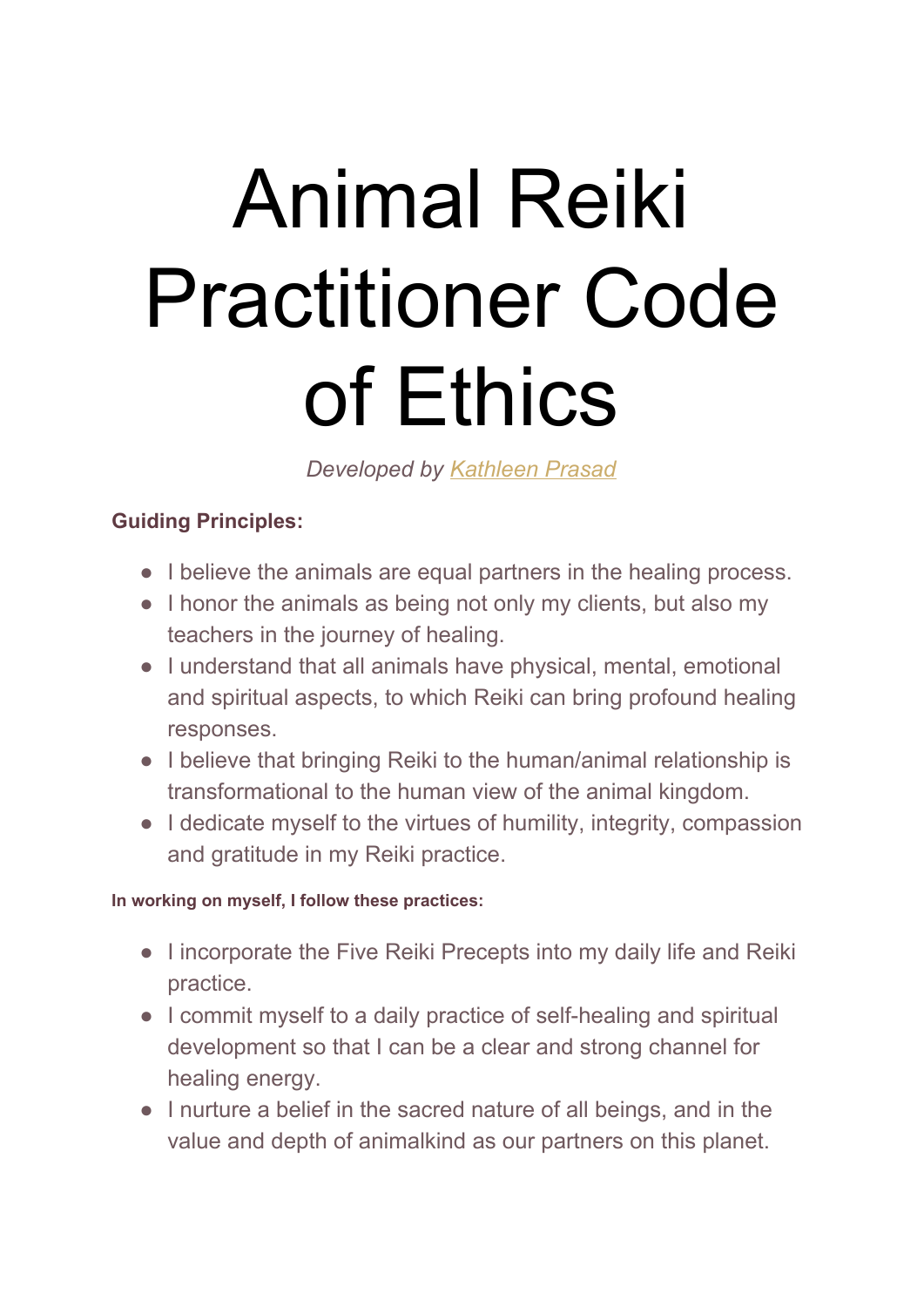• I listen to the wisdom of my heart, remembering that we are all One.

#### **In working in the community, I hold the following goals:**

- I model the values of partnership, compassion, humility, gentleness and gratitude in my life and with the animals, teaching by example.
- I work to create professional alliances and cooperative relationships with other Reiki practitioners/teachers, animal health-care providers and animal welfare organizations in my community.
- I strive to educate my community in its understanding of the benefits of Reiki for animals.
- I continually educate myself to maintain and enhance my professional competence so that I uphold the integrity of the profession.
- I consider myself an ally to the veterinary and animal health community. I work to support their efforts in achieving animal wellness and balance. I honor other disciplines and their practitioners.

### **In working with the human companions of the animals, I will:**

- Share information before the treatment about my healing philosophy, the Reiki healing system and what to expect in a typical treatment, as well as possible outcomes, including the possibility of healing reactions.
- Provide a clear policy ahead of time regarding fees, length of treatment and cancellation policy, as well as "postponement" policy, should the animal not want the treatment that day.
- Honor the privacy of the animals and their human companions.
- Share intuition received during Reiki treatments, with compassion and humility, for the purpose of supporting their understanding of the healing process.